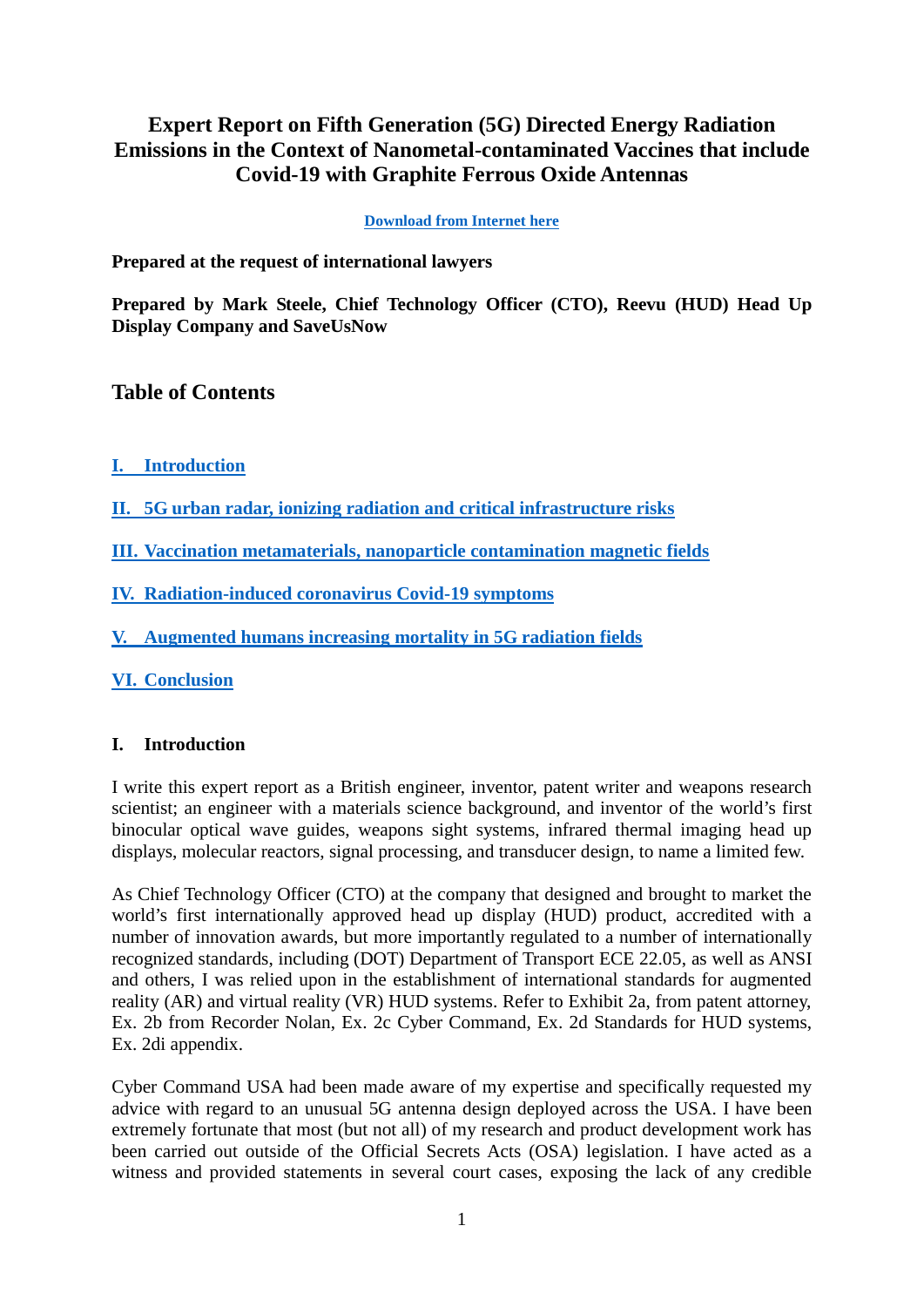evidence that the 5G light-emitting diode (LED) network and planned neural connection to the 5G grid are safe. This includes nano metamaterial technologies that are contaminating vaccinations, that are not legal or lawful, and that breach a number of international and domestic laws. Judge Nolan at Newcastle Crown Court stated that "The 5G risk must be debated" and that "This is a democracy and the public have a right to know". The evidence I presented to the court defeated the attempt by the local authorities and actors in the British establishment to silence me from providing the published scientific evidence on the risks posed to the public and environment from the 5G urban radar network and its ultimate purpose. The failed court action taken by the local authority created a publicity storm that helped to highlight the actual risks from the 5G deployment across the world, as well as the total lack of care taken by regulators allowing this 5G deployment.

My involvement with several research and development projects spans my entire working career and includes some of a sensitive nature due to Official Secrets Act 1911 restrictions and therefore I am not at liberty to disclose these in a public domain; suffice to say this work has led to an understanding of Department of Defense (DOD) contracts, the compartmentalization of weapon product design projects, and Directed Energy Weapons (DEW), whose existence has until recently been obscured and sometimes denied. I.1.

The use of directional microwave radiation weapons by unknown actors on US embassies in Cuba, China and Russia, known as Havana Syndrome, is still not fully recognized by the authorities. Havana Syndrome bears all the hallmarks of microwave radiation emissions, which have left victims suffering significant and irreparable neurological damage, among other injuries. The US government has been unable to keep these weapons secret and recently passed a bill to compensate embassy staff victims. I.2

The US intelligence agencies, in their communications with the Russian government, confirm that they already knew of the existence and capability of microwave radiation weapons and their appeal to their assumed Russian adversaries was for the cessation of the use of these weapons against their embassies. I.3

My research field also covers other battlefield interrogation and weapon systems, including Lethal Autonomous Weapons Systems (LAWS), I.4

Autonomous Underwater Vehicles (AUV), Light Detection And Ranging (LIDAR), phased array radar technologies, including 5G for tracking weapons platforms, as well as biological assets on and off the battlefield that are increasingly used in a civilian setting to include facial recognition technologies, autonomous electric vehicles, drones, none of which have been fully environmentally assessed for harm from their radiation emissions to the general public or wildlife. I.5

I.1<https://info.publicintelligence.net/USAF-DEW.pdf>

I.2 [https://thehill.com/homenews/house/573302-house-passes-bill-to-compensate-havana](https://thehill.com/homenews/house/573302-house-passes-bill-to-compensate-havana-syndrome-victims)[syndrome-victims](https://thehill.com/homenews/house/573302-house-passes-bill-to-compensate-havana-syndrome-victims)

I.3 [https://usareally.com/11737-cia-director-tells-russia-not-to-use-microwave-radiation](https://usareally.com/11737-cia-director-tells-russia-not-to-use-microwave-radiation-against-american-spies)[against-american-spies](https://usareally.com/11737-cia-director-tells-russia-not-to-use-microwave-radiation-against-american-spies)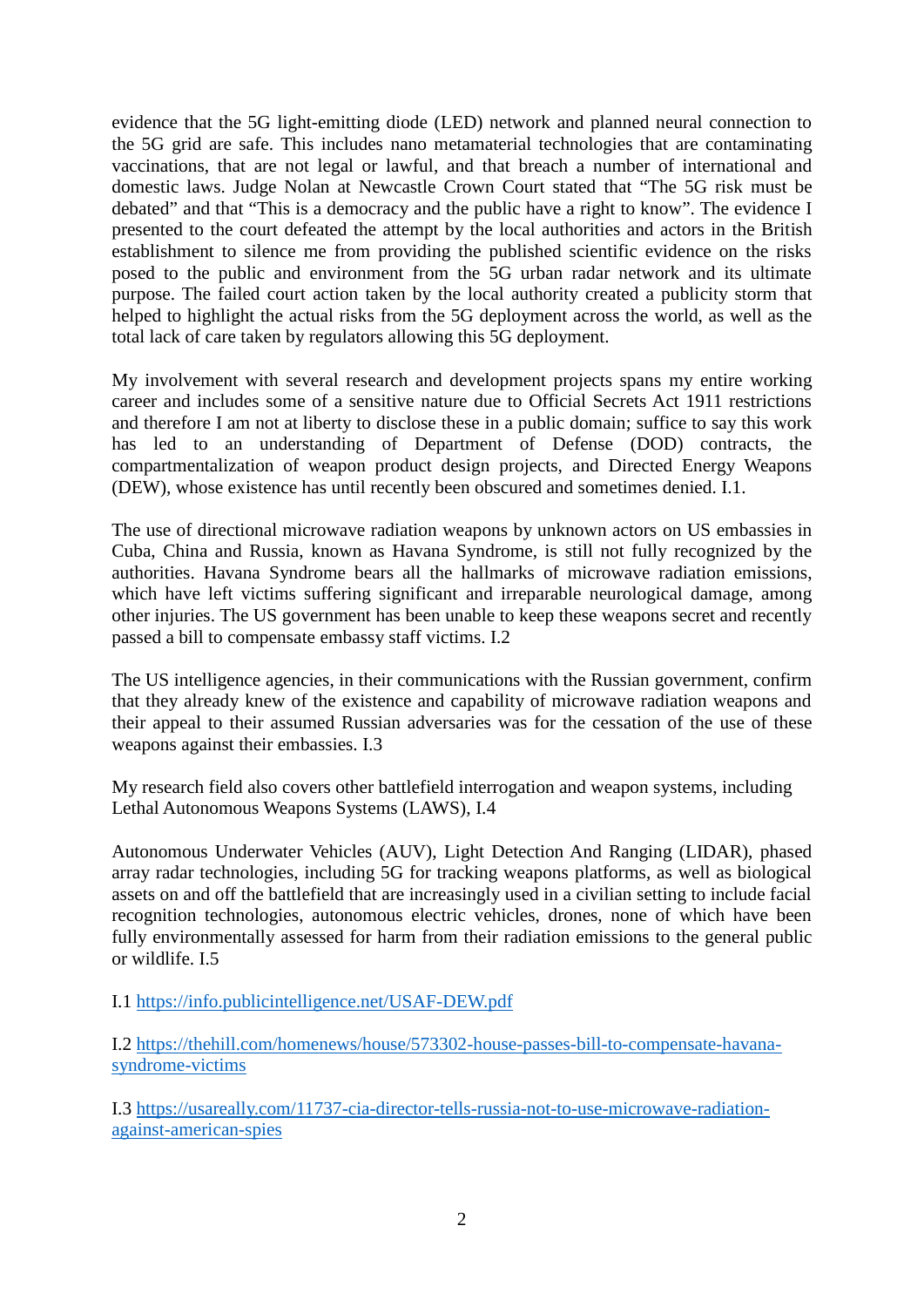I.4 [https://css.ethz.ch/content/dam/ethz/special-interest/gess/cis/center-for-securities](https://css.ethz.ch/content/dam/ethz/special-interest/gess/cis/center-for-securities-studies/pdfs/CSSAnalyse164-EN.pdf)[studies/pdfs/CSSAnalyse164-EN.pdf](https://css.ethz.ch/content/dam/ethz/special-interest/gess/cis/center-for-securities-studies/pdfs/CSSAnalyse164-EN.pdf)

I.5<https://idstch.com/technology/photonics/critical-technologies-lidar-developed/>

## <span id="page-2-0"></span>**II. 5G urban radar, ionizing radiation and critical infrastructure risks**

5G, unlike all of the other generations (Gs) of telecommunications, is technically identified as an urban radar directed energy in air emission, which requires the antenna to be designed to cause the focused energy in air for the high-speed compression of data to and from antennas designed to send and receive focused energy through a theoretical collimated and coherent signal. II.1

The beam forming wave in the main lobe emission breaches the International Commission on Non-Ionizing Radiation Protection (ICNIRP) guideline of 61V for a maximum exposure of 6 minutes. II.2

This ICNIRP guideline is contrary to the Council of Europe (COE) 1815 Resolution and to the European 2016 guideline, which confirm the published peer-reviewed science that anything over 600 mV/m should be limited to short-term exposure, and long-term exposure should be no more than 200 mV/m. This is orders of magnitude lower than the 6-minute, 61,000 mV ICNIRP guideline, which is a biological cooking value. ICNIRP is widely acknowledged to be a "captured agency", as confirmed in the Italian courts. II.3

The sweeping movement of the beam wave at over 13.6V causes the positive charging of air, which is noxious to all biological life at significant distances from the antenna emission to the target acquisition zone, such is the capability of the 5G hard- and software and is the very reason this equipment is, and has been, used extensively on the battlefield as scanning environment radar and Directed Energy Weapons (DEWs) for the purpose of disrupting and disabling enemy hardware, as well as biological assets, i.e. humans. II.4

Typically, the 5G antenna design uses a larger power input and directed output to deliver focused, high-power data compression signals measured in watts or electron volts. The aviation industry, including Boeing and Airbus, have recently raised concerns over 5G due to its capability to endanger passenger aircraft that do not have the military mitigation technologies in a civilian setting to protect their pilots or aeroplane flight control systems against directed energy emissions. II.5

The telecoms industry and other regulatory bodies have continually denied the real purpose, and existence of the radiation dangers posed by the deployment of 5G technologies; they have actively misled the public by issuing demonstrably false press releases through local and national media, as well as by making false statements in courts in failed attempts to discredit experts, including myself, even though they had been advised by their own intelligence agencies that the experimental, uninsurable-for-harm technology was and is extremely dangerous to the security of the state. II.6

II.1<https://www.sbir.gov/node/2005877>

II.2<https://www.icnirp.org/cms/upload/publications/ICNIRPrfgdl2020.pdf>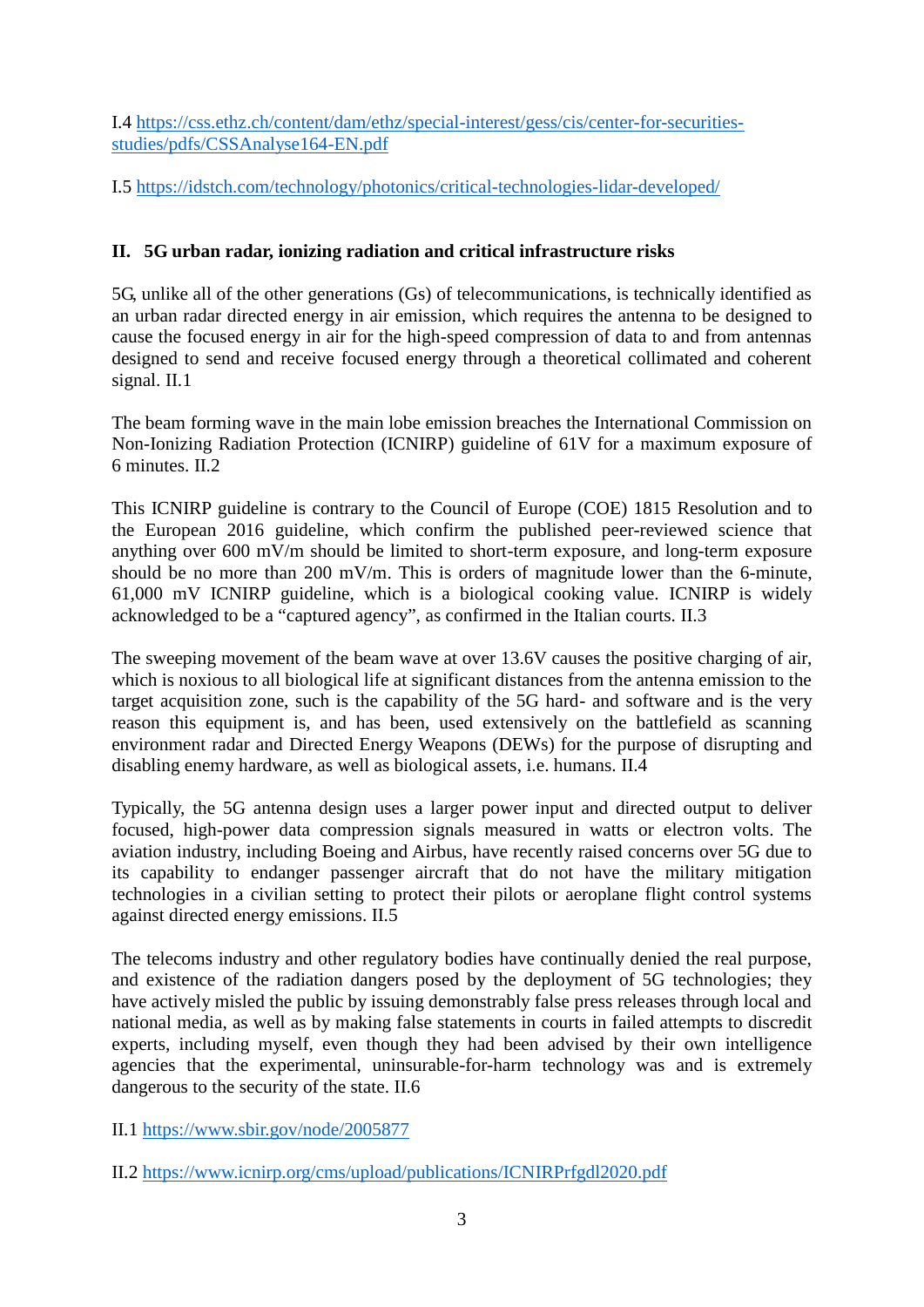II.3 [https://www.radiationresearch.org/wp-content/uploads/2020/01/Turin-Verdict-](https://www.radiationresearch.org/wp-content/uploads/2020/01/Turin-Verdict-ICNIRP_Judgment-SUMMARY-of-the-Turin-Court-of-Appeal-9042019_EN-min.pdf)[ICNIRP\\_Judgment-SUMMARY-of-the-Turin-Court-of-Appeal-9042019\\_EN-min.pdf](https://www.radiationresearch.org/wp-content/uploads/2020/01/Turin-Verdict-ICNIRP_Judgment-SUMMARY-of-the-Turin-Court-of-Appeal-9042019_EN-min.pdf)

II.4<https://crsreports.congress.gov/product/pdf/IF/IF11882>

II.5 [https://www.theguardian.com/science/2021/dec/21/airbus-and-boeing-express-concerns](https://www.theguardian.com/science/2021/dec/21/airbus-and-boeing-express-concerns-over-5g-interference-in-us)[over-5g-interference-in-us](https://www.theguardian.com/science/2021/dec/21/airbus-and-boeing-express-concerns-over-5g-interference-in-us)

II.6 [https://o5g.cz/2021/11/30/mi6-chief-warns-that-a-tech-revolution-over-next-ten-years](https://o5g.cz/2021/11/30/mi6-chief-warns-that-a-tech-revolution-over-next-ten-years-could-pose-major-threat-to-world-order/?nowprocket=1)[could-pose-major-threat-to-world-order/?nowprocket=1](https://o5g.cz/2021/11/30/mi6-chief-warns-that-a-tech-revolution-over-next-ten-years-could-pose-major-threat-to-world-order/?nowprocket=1)

"Backhaul" in the context of 5G is the term used for the technological advance that enables data to be interrogated and uplifted from multiple devices and environments simultaneously; in other words spying across the whole area, leaving no chance of any privacy. The capability of interrogation and digitization of the intelligence gathered breaches a number of human rights laws. This patent (II.7), one of a number that confirm the capability to interrogate sound and voice emissions through buildings to gather data on an unsuspecting population using electromagnetic hardware and software systems, are all part of the vast 5G toolbox. Spectrum dominance of the 5G network from sub 3 GHz to 300 GHz poses a real risk of bodily harm from higher photon energy value frequencies that are coherent radiation emissions, the impact of which is currently unknown since they are untested and not proven to be safe, as well as uninsurable, with levels of radiation emissions in excess of anything imagined by earlier technologists. ICNIRP guideline radiation values apply only to single antenna device emitters, and do not take into account the massive increase and multiplication of radiation emission devices proposed across all cities and towns for the 5G network, which is intended to interconnect everything simultaneously using highly complex, biologically toxic, and in particular, modulated microwave radiation. II.8

5G deployment is under way by governments across the world in all cities and towns without any of the obligatory prior environmental impact analysis or public insurance for instruments of harm (II.9), rendering the whole network deployment an illegal and unlawful act by authorities acting ultra vires in allowing known biologically toxic ionizing and non-ionizing radiation emissions unfettered access to the environment. Telecoms companies generally selfcertify having met (obsolete) ICNIRP guidelines, which allows them to breach those guidelines without sanction as there are no regulatory bodies making independent assessments of adherence to the ICNIRP guidelines. II.10.

These are the same ICNIRP guidelines that have been shown to cause ill health and cancers in the general population in proximity to the existing 4G networks. II.11

A further troubling factor is that the telecommunications industry responsible for the deployment have confirmed that they, the industry, have not carried out any scientific research and therefore have no current published scientific research data on the actual impact of 5G networks on the environment. Independent research studies on the subject refute industry and government propaganda about the safety of the 5G network. II.12

Government agencies who are tasked with protecting the population from the confirmed cancer-causing properties of non-ionizing and ionizing radiation have failed to provide a regulatory framework of safety standards or guidelines to protect the environment, thereby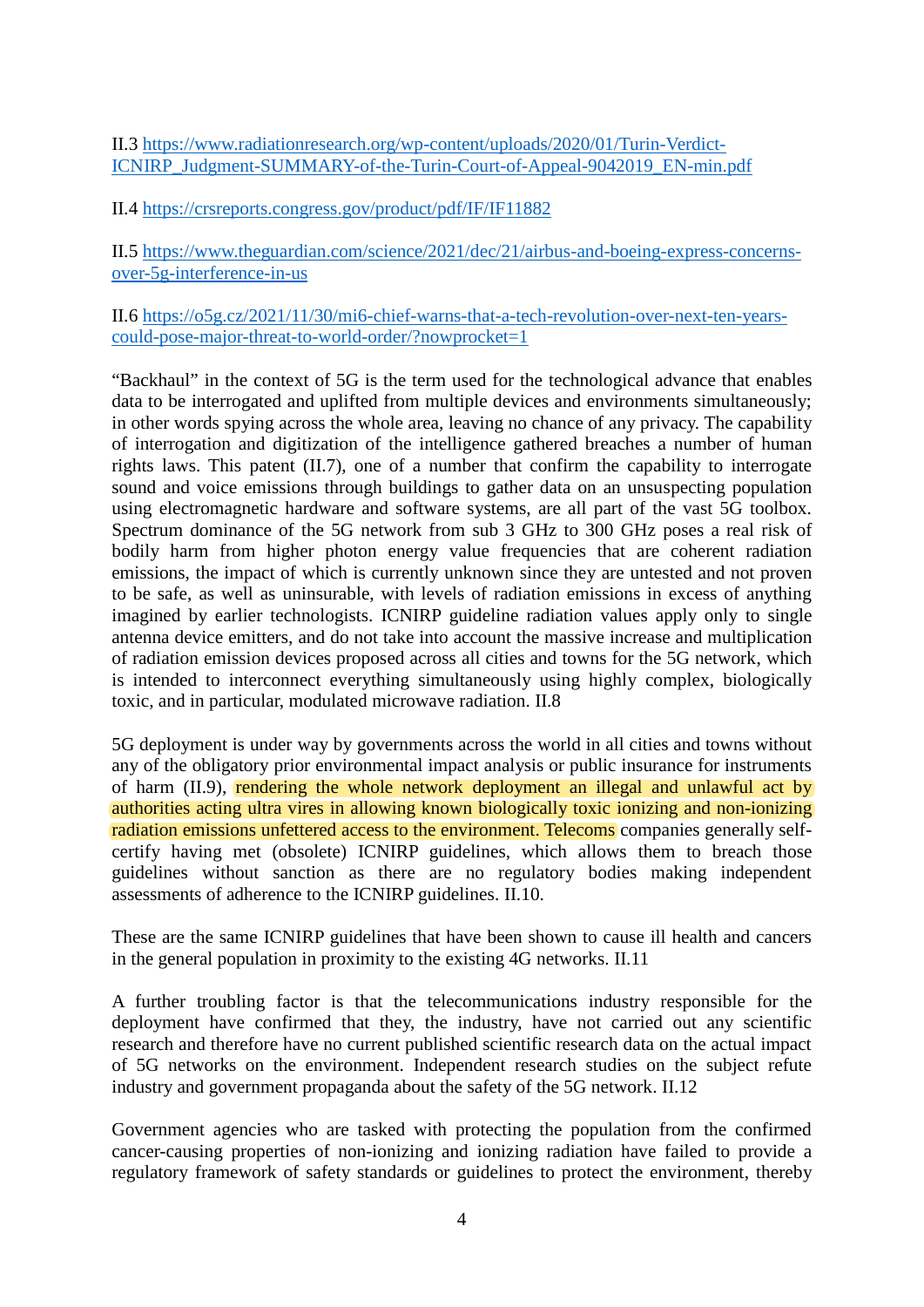exposing an unsuspecting public to levels of radiation that are harmful and life-threatening. II.13

II.7<https://patents.google.com/patent/US20050220310A1/e>

II.8<https://www.ceragon.com/what-you-need-to-know-about-5g-wireless-backhaul>

II.9<https://principia-scientific.com/lloyds-insurers-refuse-to-cover-5g-wi-fi-illnesses/>

II.10<https://www.caav.org.uk/news/beware-dangers-of-telecoms-masts>

### II.11

[https://ecfsapi.fcc.gov/file/107222548308131/Cell%20Tower%20Transmitter%20Studies-](https://ecfsapi.fcc.gov/file/107222548308131/Cell%20Tower%20Transmitter%20Studies-28%20Summary%20Findings.pdf)[28%20Summary%20Findings.pdf](https://ecfsapi.fcc.gov/file/107222548308131/Cell%20Tower%20Transmitter%20Studies-28%20Summary%20Findings.pdf)

### II.12

<https://www.sciencedirect.com/science/article/abs/pii/S0013935118300161?via%3Dihub>

## II.13<https://www.ncbi.nlm.nih.gov/pmc/articles/PMC1469943/>

Serious critical infrastructure risks have been ignored in the unregulated rush to deploy the 5G network. Industry and government regulators across the world have ignored a number of serious scientifically established risks arising from the mass densification of 5G, Internet of Things (IOT) and SMART aircraft, electrical grid Internet communications, city antenna systems, which require billions of large spectrum quadrature amplitude modulated (QAM) microwave radiation transmitters. Canada's cellular network in 2018 was supported by approximately 33,000 large towers of up to 200 feet in height. The new 5G protocol will require many more, higher radiation beam wave emissions using precisely located towers across Canada's towns and cities - an estimated 273,000 - at a much shorter height with significantly larger energy demands on the electric grid and network. II.14

The propaganda narrative of industry and agencies claiming these 5G networks use less energy is demonstrably false. The massive increase in antennas from massive multiple-in multiple-out (MIMO) antennas for 5G, plus the mini and micro relay networks, as well as increased device data usage all require further power consumption in watts. The continual, not-on-demand, scanning radar designed to pick out the target area is continually in operation, with the added overlaying of multiples of higher energy focused beam waves, created by the out-of-phase emission antennas. These focused high energy beam waves, operating across a larger part of the spectrum, use higher energy photon values in the compressed millimetre wave spectrum to deliver high power data compression beams across urban areas and is the reason the aviation industry are very concerned at the risks posed to their communication systems critical to keeping aircraft safe in the air.

The planned and currently deployed 5G mass antenna installations all add to an everincreasing requirement for more energy to produce the increased data transfer through radiation emissions across cities and towns. Microwave radiation emissions are known to increase thermal temperatures, contributing to the climate change challenges and lifethreatening effects of raising temperatures in cities. Heat island impacts are defined as large urban areas that are affected by increases in city temperatures that have been recognized by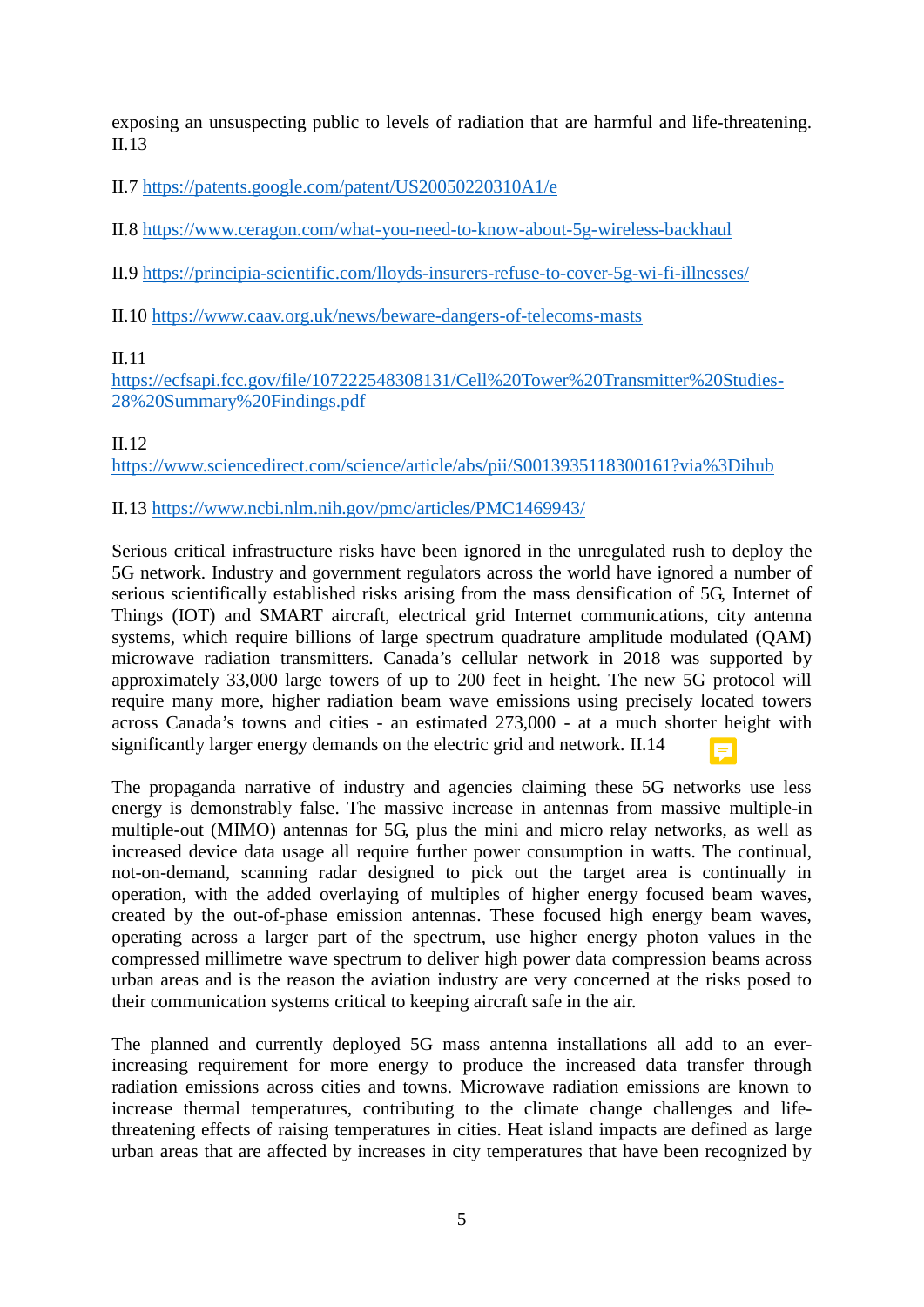the Environmental Protection Agency (EPA) as causing detrimental health impacts and increases in energy consumption. II.15

Energy consumption in heat islands increases demand for air conditioning to cool buildings. In an assessment of case studies spanning locations in several countries, electricity demand for air conditioning increased approximately 1–9% for each 2°F increase in temperature. Countries where most buildings have air conditioning, such as the United States, had the highest increase in electricity demand. Heat islands contribute to higher daytime temperatures, reduced night-time cooling, and higher air-pollution levels. These, in turn, contribute to heat-related deaths and heat-related illnesses such as general discomfort, respiratory difficulties, heat cramps, heat exhaustion, and non-fatal heat stroke.

Microwave radiation will also affect a large number of molecular structures in materials, which increases building fire risk. This is due to hydrocarbon elements in buildings breaking down due to modulated microwave radiation, which causes localized heating and the breakdown of materials. Microwave radiation at certain frequencies will excite water molecules and if there is no moisture available, other less volatile molecules will absorb the radiation and start to heat. Therefore, any material that has dried out can overheat and ignite more easily in a microwave field, a type of priming. The risks particular to the 5G radiation emissions are due to the proposed mass densification and spectrum dominance of the radiation emissions. Also, any metal objects inside a microwave field can exhibit dielectric properties that can cause sparking, which could lead to a fire; this is caused by a build-up of charged particles, energy that produces a concentrated electric field at the edge of the metal. II.16

These are all scientific phenomena that have been ignored by the regulators and industry, but the most alarming, unrecognized and unregulated issue is fatigue of materials caused by the continual bombardment of 5G data compression and focused (QAM) modulated microwave energy fields. 5G requires far more complex and focused data package compression of energy. The potential for specific frequency causing the disassociation of molecular structures of solid building materials, priceless artworks, and wine collections, among other things, cannot be overstated due to the currently un-researched cross-wave impacts of such high levels of energy-in-air modulated radiation emissions. This cacophony of microwave radiation pollution could lead to severe failures in larger capital equipment, including the electrical grid. Current critical infrastructure was never assessed or engineered with this pulse-vibration, energy-in-air value added to the materials' fatigue calculation and ultimate life expectancy of the established infrastructure, including the power grid. II.17

What has also been discovered is unnecessary latent power capacitance built into the 5G SMART IOT hardware network. This large capacitance could easily be used for a possible Electro Magnetic Pulse (EMP) attack on cities and populations II.18

This would depend on the known interconnectivity and remote access of an easily hackable network to all emission devices in the built up radiation 5G grid. II.19

5G operating systems have already been compromised and could pose a significant security risk, as EMPs can cause a major disruption to electromagnetic communication systems, the electrical grid and electronics hardware; EMP emissions usually come from sources including the Sun and a number of developed weapons. II.20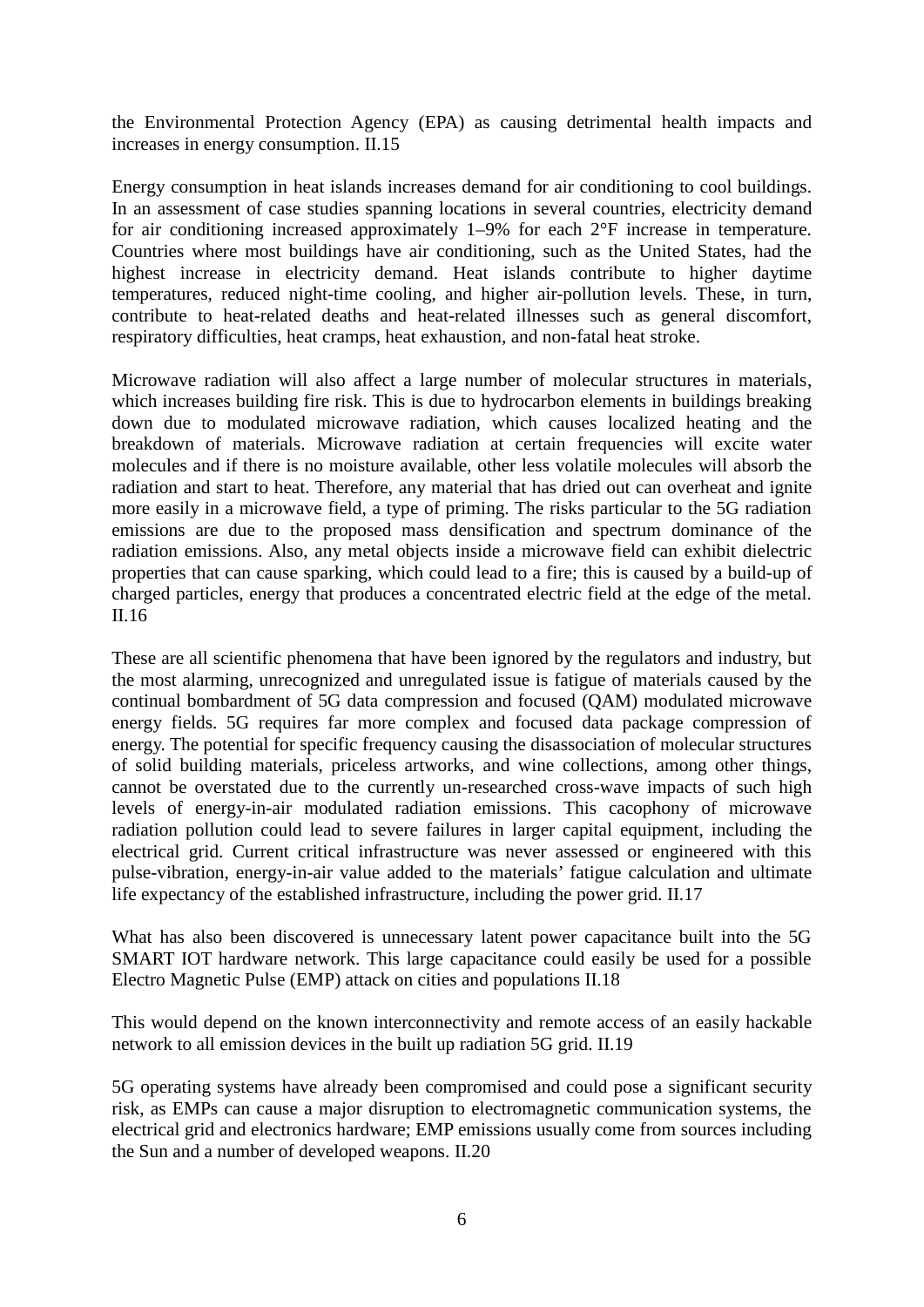The electromagnetic pulse wave from nuclear bomb testing was shown to cause large electrical grid disturbances at great distances. Something similar happened when 5G was switched on in South Korea in April 2019: it caused a number of city fires due to the documented failure of the electrical grid transformers. The South Korean government and media passed this off as having been caused by forest fires in five separate cities simultaneously all across the country when 5G was turned on, but this alleged cause does not explain the electrical grid disturbance and destruction of critical electrical grid hardware. EMP risks identified in the USA demonstrate that this type of poorly regulated 5G technology poses a potential risk throughout the world. II.21

›II.14 [https://canada.constructconnect.com/dcn/news/associations/2018/07/constructing-5g](https://canada.constructconnect.com/dcn/news/associations/2018/07/constructing-5g-wireless-network-will-require-plenty-skilled-tradespeople)[wireless-network-will-require-plenty-skilled-tradespeople](https://canada.constructconnect.com/dcn/news/associations/2018/07/constructing-5g-wireless-network-will-require-plenty-skilled-tradespeople)

II.15<https://www.epa.gov/heatislands/heat-island-impacts>

II.16 [https://engineering.mit.edu/engage/ask-an-engineer/why-cant-we-put-metal-objects-in](https://engineering.mit.edu/engage/ask-an-engineer/why-cant-we-put-metal-objects-in-a-microwave/)[a-microwave/](https://engineering.mit.edu/engage/ask-an-engineer/why-cant-we-put-metal-objects-in-a-microwave/)

II.17<https://user.eng.umd.edu/~vlg/MSIC%20lectures.pdf>

II.18 [https://www.dhs.gov/news/2020/09/03/dhs-combats-potential-electromagnetic-pulse](https://www.dhs.gov/news/2020/09/03/dhs-combats-potential-electromagnetic-pulse-emp-attack)[emp-attack](https://www.dhs.gov/news/2020/09/03/dhs-combats-potential-electromagnetic-pulse-emp-attack)

II.19<https://www.itpro.co.uk/mobile-security/34807/5g-networks-are-vulnerable-to-hacking>

II.20<https://energsustainsoc.biomedcentral.com/articles/10.1186/s13705-019-0199-y>

II.21 [https://www.doh.wa.gov/Portals/1/Documents/Pubs/320-090\\_elecpuls\\_fs.pdf](https://www.doh.wa.gov/Portals/1/Documents/Pubs/320-090_elecpuls_fs.pdf)

The telecommunications narrative for 5G is only a cover for its actual future capability and purpose, as confirmed by the total absence of environmental risk research and insurance liability cover for harm. The future domain for the battle space and the ongoing deployment of 5G technological advance include 5G weapons for warfare across cities, towns and countryside. The domain includes psychological warfare technologies, including control and dissemination of information through social media to obscure the real purpose of 5G as a warfare system. "The Fifth Generation mission-space represents a new environment in which future operations **will** take place. The complexity of the domain is exacerbated by uncontrolled and undefined actors directing or influencing the narrative. The greatest challenge of the new mission space is the total erosion of the concepts of the enemy and of war itself. The opponent will be much more ambiguous and warfare will become an insidious creep designed to degrade from within rather than attack from without". (emphasis added) II.22

Special operations forces are already debating the opportunities and risks from the IOT 5G networks, with assassination through the LAWs that can be used to eliminate targeted individuals. "Metamaterial adoption has been greatest in communications, antennas, and radar systems, with related radio-frequency identification (RFID) applications for tagging, tracking, and locating. The move to 5G communications and extraordinary radar capabilities will push developments even faster, with commercial sales forecasted to exceed \$10 billion annually by 2030. Metamaterials are integral to future high-performance, high-impedance,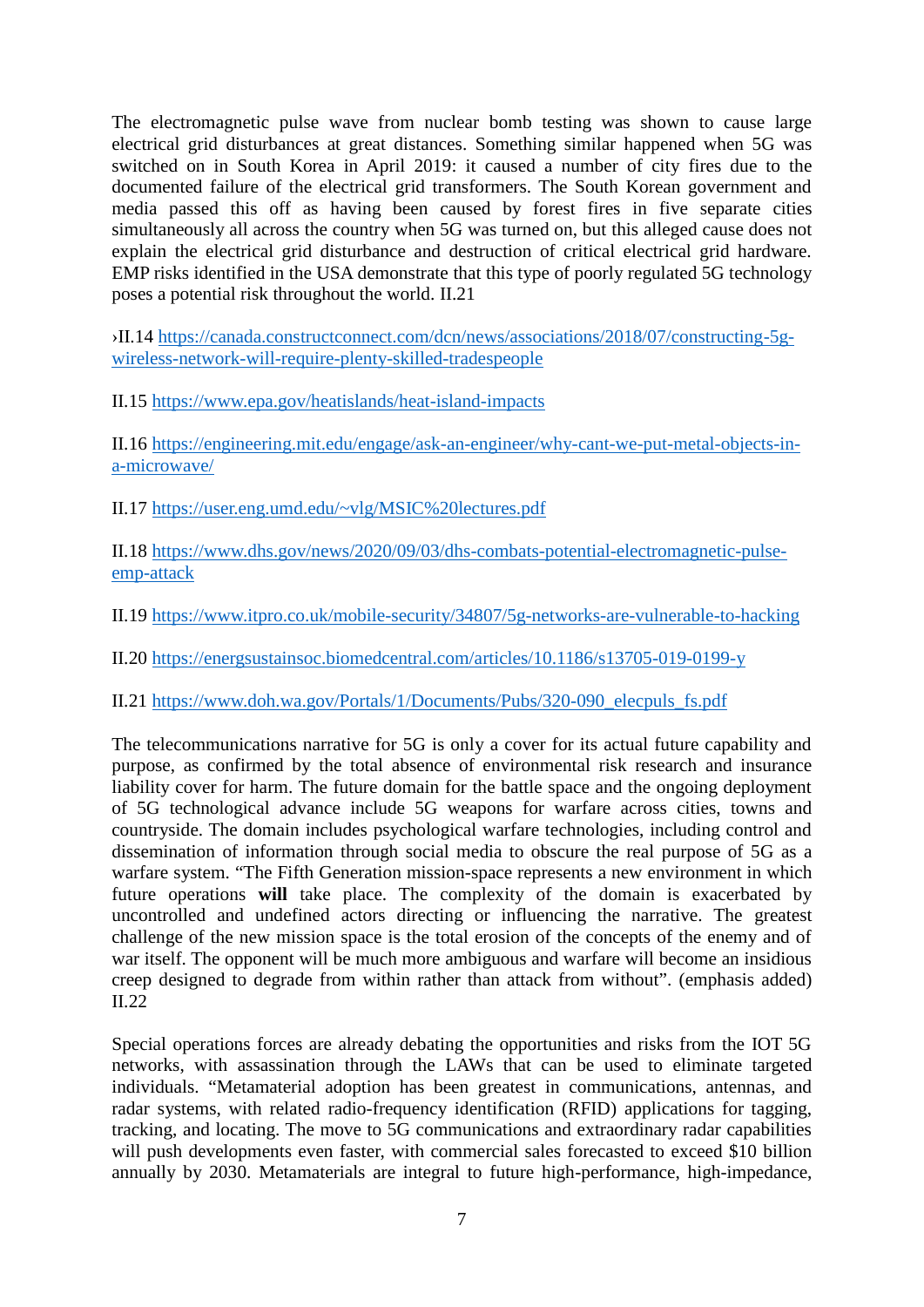low-profile, conformal, and fractal antennas for communications and radar systems. Immense potential exists for game-changing shifts in military communications and radar systems through metamaterials. Indeed, as metamaterials become more fully integrated into antenna technologies, they will reduce system costs, enable smaller devices with reduced power requirements, facilitate novel shapes and form factors, and deliver more agile beam forming and shaping capabilities." II.23

The military industrial complex across the world know only too well the advantages of using electromagnetic weapon systems for battlefield interrogation, namely 5G, and have done so since the emergence of the technology during the Second World War. What is also well understood is the vast body of published scientific data showing the detrimental health and environmental effects from the current telecommunications networks. 5G adds a whole range of further risks to the environment, and to the health of the population. II.24

This is not an argument that can now be disputed; mission creep and the planning of asymmetrical, unconventional warfare across cities should be of great concern, especially to the civilian population in case they become the target of an Orwellian technocratic, fascist regime. Who would be controlling the spying urban interrogation radar and directed energy in air weapon systems? II.25

Many opportunities are currently under discussion across the defence industry, focusing on the capability of the 5G urban networks to tag the population with metamaterial antennas, while serious concerns and risks are seemingly ignored. II.26

These agendas and future plans pose a significant risk to civil liberties, critical infrastructure and the rule of law.

II.22<https://irp-cdn.multiscreensite.com/26db15ee/files/uploaded/5GW%20Section1.pdf>

II.23<https://cgsr.llnl.gov/content/assets/docs/StratLatUnONLINE.pdf>

II.24<https://apps.dtic.mil/dtic/tr/fulltext/u2/a282886.pdf>

II.25 [https://media.defense.gov/2019/Apr/03/2002109302/-1/-](https://media.defense.gov/2019/Apr/03/2002109302/-1/-1/0/DIB_5G_STUDY_04.03.19.PDF) [1/0/DIB\\_5G\\_STUDY\\_04.03.19.PDF](https://media.defense.gov/2019/Apr/03/2002109302/-1/-1/0/DIB_5G_STUDY_04.03.19.PDF)

II.26

[https://www.airuniversity.af.edu/Portals/10/AUPress/Papers/LP\\_0004\\_ELECTROMAGNETI](https://www.airuniversity.af.edu/Portals/10/AUPress/Papers/LP_0004_ELECTROMAGNETIC_DEFENSE_TASK_FORCE_2_2019.PDF) [C\\_DEFENSE\\_TASK\\_FORCE\\_2\\_2019.PDF](https://www.airuniversity.af.edu/Portals/10/AUPress/Papers/LP_0004_ELECTROMAGNETIC_DEFENSE_TASK_FORCE_2_2019.PDF)

### <span id="page-7-0"></span>**III. Vaccination metamaterials, nanoparticle contamination magnetic fields**

Vaccines have been shown in a number of studies to contain toxic metal contaminants, including "inexplicable" levels of nanometal contamination. III.1

This phenomenon is far from inexplicable if the research scientists who carried out this study had had knowledge of the defence industry goals and the metamaterial ingredients that can be used to enhance urban 5G interrogation technologies, as well as various other nano material development projects. III.2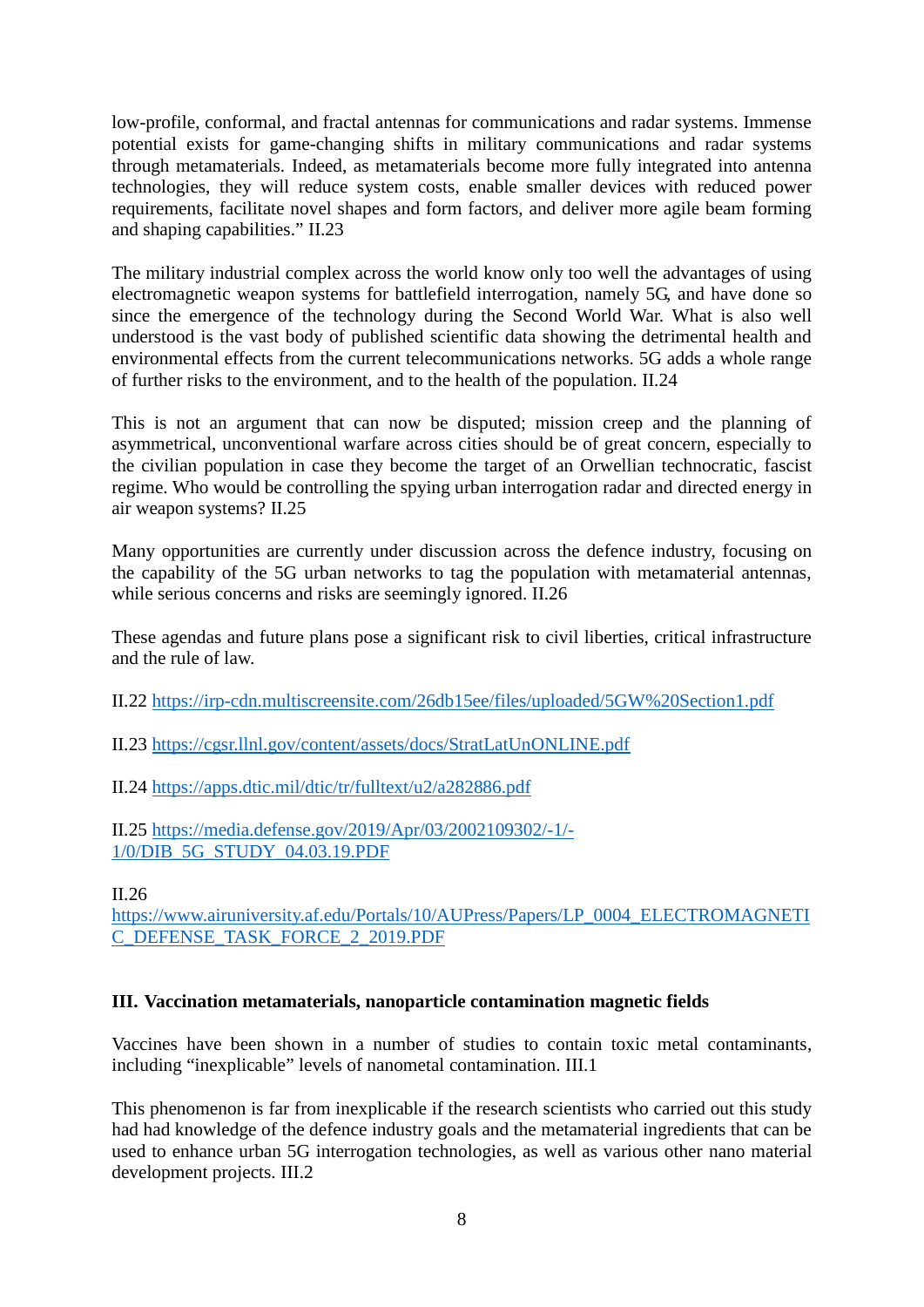Metals are almost universally radar-reflective and therefore are visible for use as a means of detecting objects. "Wetware" is the name given to biological structures operating in the battlefield space that are far more difficult to track and trace or attack using LIDAR, RADAR or DEWs. Metals are strong reflectors of electromagnetic waves and allow for increased detection and resolution from battlefield interrogation technologies. Specific metal shapes in polymers can be used for their dielectric properties to deflect and absorb the reflection and interrogation capability of current radar systems. III.3

However, without using this precise shape and polymer encapsulation, metal contamination in the form of metamaterials allows for a higher resolution of the target. After the Covid-19 vaccine technology is injected into the body, the target acquisition of wetware is far more precise and the technological field can be used to gather biometric data. It is envisaged that wearable and portable electronic devices that are currently in use to connect the person to the Cloud will become redundant due to these and further technological advances. The Neuralink control network uses implanted nano technology antennas that can gather such data and upload it to the Cloud; these innovations are well beyond the planning phase and all part of the future battlefield space. III.4

Dr Robert O. Young's research confirms that the Covid-19 injections have been fully loaded with metamaterials, namely graphite, ferrous oxide nanoparticulates. III.5

This shocking discovery is confirmed through our own research carried out on victims, as well as thousands of anecdotal videos showing electromagnetic radiation emissions; together with magnets and metal objects reacting to the injection sites of those vaccinated with the Covid-19 serum. Other biomarkers used include SM-102, which is a toxic phospholipid present in the Moderna Covid-19 vaccines, a synthetic luciferin that improves bioluminescence-imaging luciferase. III.6

Luciferins can be activated using electromagnetic radiation to create a bioluminescence of the subject. Facial recognition technologies, part of the 5G technology toolbox, can then be used to track and trace the contaminated subject across the environmental space.

The deaths and significant biological damage in the population caused by the Covid-19 experimental mRNA vaccine medical intervention have now been documented in nearly one thousand published scientific papers. III.7. Covid-19 injections are now related to bloodclotting, myocarditis, pericarditis, thrombosis, thrombocytopenia, anaphylaxis, Bell's palsy, Guillain-Barré syndrome, and cancer, among others. This is confirmed by irrefutable science and government-gathered data from the UK Health and Security Agency, which shows Covid-19 vaccines to be unsafe and ineffective.

III.1<https://medcraveonline.com/IJVV/IJVV-04-00072.pdf>

III.2<https://link.springer.com/article/10.1007/s42452-019-0592-3>

III.3<https://www.sciencedirect.com/topics/materials-science/radar-absorbing-material>

III.4 [https://www.sciencealert.com/scientists-say-a-human-brain-cloud-interface-is-coming](https://www.sciencealert.com/scientists-say-a-human-brain-cloud-interface-is-coming-this-is-what-it-could-be-like)[this-is-what-it-could-be-like](https://www.sciencealert.com/scientists-say-a-human-brain-cloud-interface-is-coming-this-is-what-it-could-be-like)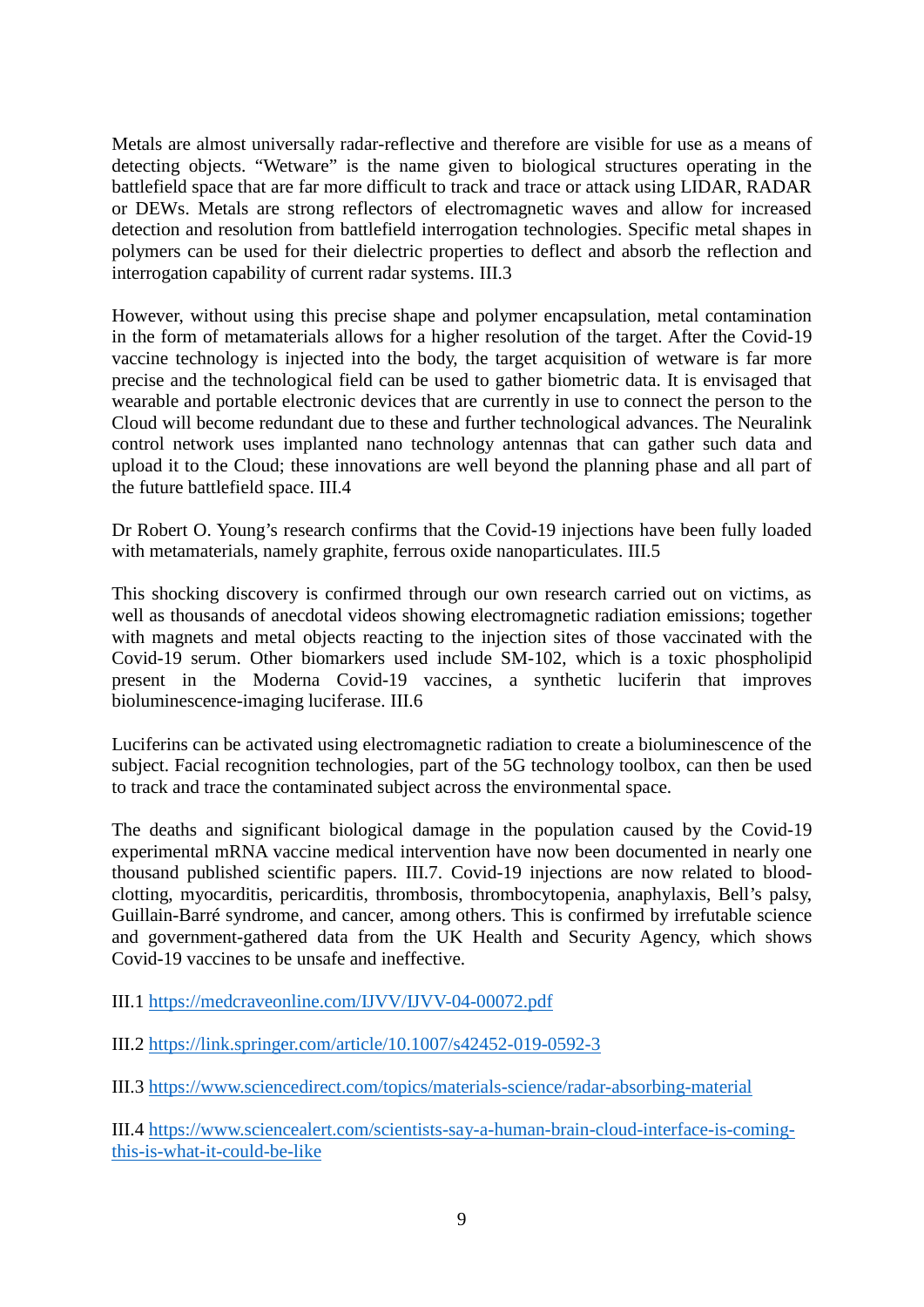III.5 [https://www.drrobertyoung.com/post/transmission-electron-microscopy-reveals](https://www.drrobertyoung.com/post/transmission-electron-microscopy-reveals-graphene-oxide-in-cov-19-vaccines)[graphene-oxide-in-cov-19-vaccines](https://www.drrobertyoung.com/post/transmission-electron-microscopy-reveals-graphene-oxide-in-cov-19-vaccines)

III.6<https://www.ncbi.nlm.nih.gov/pmc/articles/PMC4026177/>

III.7<https://www.saveusnow.org.uk/covid-vaccine-scientific-proof-lethal/>

### <span id="page-9-0"></span>**IV. Radiation-induced coronavirus Covid-19 symptoms**

The vast majority of the populations across the West, in particular those of the Five Eyes community, the Anglosphere intelligence alliance comprising Australia, Canada, New Zealand, the United Kingdom, and the United States, have been injected without their knowledge with nano metamaterial antennas and are unfortunately going to suffer increased mortality rates due to localized reflecting radiation emissions from the 5G urban radar. All of the known coronavirus symptoms can be attributed to ionizing and non-ionizing radiation pollution. IV.1, IV.2

5G has been identified in a number of published papers as the actual cause of the pandemic, the start of which coincided with the switching on of the 5G network in Wuhan province, whose population had just been vaccinated with a mandated flu vaccination. 5G has the potential to deliver ionizing energy levels that would cause immune system suppression, leaving the body at risk of disease. IV.3

**The Covid-19 pathogen has not been isolated or purified and currently no government agency can provide the isolate or evidence of its actual existence**, apart from the in-silica modelling created by the Wuhan Institute, which is officially acknowledged to be China's most advanced virus research lab complex. China has been a signatory to the Biological Weapons Convention (BWC) since 1985, and in 1993 declared the Wuhan Institute of Biological Products as one of eight bio warfare research facilities covered by the BWC. Any individual working at or on that site would be legally obliged not to divulge any secrets arising in the course of their employment at that facility and are therefore not at liberty to speak out. The Wuhan National Biosafety Level 4 (BSL-4) laboratory is dedicated to the research of severe infectious diseases. It has the highest level of biological safety and covers many of the bio toxins and **illegal** gain of function SARS-Cov-2 bioweapons developments, and was the source for the initial pathogen data for the existence of Covid-19 and the consequent international pharmaceutical business vaccination programme response. Coincidentally, the PCR test was never able to identify a live virus or pathogen and is the fundamental basis for the lockdowns across the world, which have been used with great effect to terrorize the world's population into believing that Covid-19 exists as a live virus and that the only survival strategy is taking a bio weapon technology masquerading as a vaccine. IV.4

The Centers for Disease Control (CDC) have now removed the PCR test as a diagnostic tool, after it was misused, which is evidence of its deliberate use to create fear and distress among a misinformed population. IV.5

Research scientists and medical doctors across the world have been gagged, threatened and vilified in the media and discredited as conspiracy theorists by governments and their agents when they have spoken out to oppose this trans-globalist agenda. The Great Barrington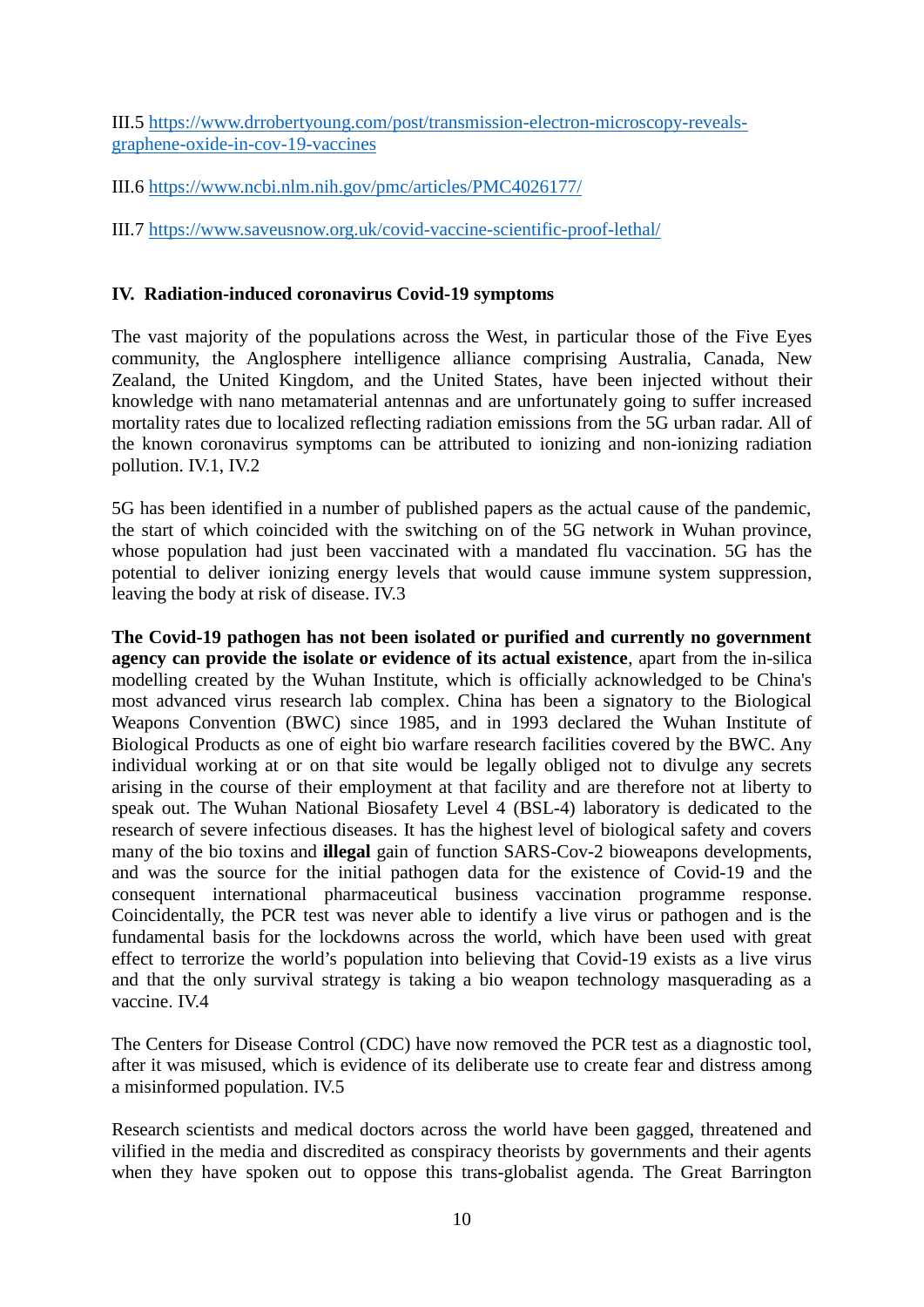Declaration, with over **800,000 signatories,** has been ignored and vilified by those pushing their terrorizing narrative. It was unconscionably ignored so that the populations in the West could be terrorized into participating in the largest illegal and unlawful medical experiment in world history. IV.6

IV.1<https://pubmed.ncbi.nlm.nih.gov/30998908/>

IV.2<https://www.ncbi.nlm.nih.gov/pmc/articles/PMC3426842/>

IV.3 [https://www.ncbi.nlm.nih.gov/pmc/articles/PMC8580522/#](https://www.ncbi.nlm.nih.gov/pmc/articles/PMC8580522/)

IV.4 [https://telegra.ph/The-scam-has-been-confirmed-PCR-does-not-detect-SARS-CoV-2-02-](https://telegra.ph/The-scam-has-been-confirmed-PCR-does-not-detect-SARS-CoV-2-02-08) [08](https://telegra.ph/The-scam-has-been-confirmed-PCR-does-not-detect-SARS-CoV-2-02-08)

IV.5 [https://www.cdc.gov/csels/dls/locs/2021/07-21-2021-lab-alert-Changes\\_CDC\\_RT-](https://www.cdc.gov/csels/dls/locs/2021/07-21-2021-lab-alert-Changes_CDC_RT-PCR_SARS-CoV-2_Testing_1.html)[PCR\\_SARS-CoV-2\\_Testing\\_1.html](https://www.cdc.gov/csels/dls/locs/2021/07-21-2021-lab-alert-Changes_CDC_RT-PCR_SARS-CoV-2_Testing_1.html)

IV.6<https://gbdeclaration.org/>

## <span id="page-10-0"></span>**V. Augmented humans increasing mortality in 5G radiation fields**

Augmented humans and their so-called biological enhancement are already forming part of governments' and defence industries' wider digital connected world agenda. V.1.

Amazingly, in representative democracies across the world, this is happening without any public consultation, with zero public debate by the proposed participants of this ideological, technological, political agenda. V.2

It can be postulated that the only reason the technocratic elite, including the driving forces of the World Economic Forum (WEF) and the United Nations (UN) with its Agenda 2030, could have for keeping this digital connected world agenda from the public is that they would condemn and refuse to participate in it. Although there are obvious, serious legal and lawful implications surrounding this agenda, the focus should be on the legal implications of allowing the use of biologically harmful technologies that will have a detrimental impact on health, the environment, and mortality. Currently there is no credible safety data or research showing the deployment of this technology to be safe. Another shocking example of a product being brought to market with no optical safety standard norms or testing protocols is virtual reality (VR) headsets. Despite the fact that artificial optical radiation is a known environmental and human hazard, these headsets require a magnification of optical radiation as a retinal display and confirm the total disregard for safety and the law. A further example, the neural uplink technology requires the insertion or injection of nano metamaterials that have antenna capability into the brains and bodies of humans across the planet. V.3

Nano materials have already been shown in the published literature to produce detrimental biological effects causing cell death and potential fertility problems. V.4, V.5

It is suggested that nano antennas are used to receive and respond using coherent compression of QAM data within the body, without any corresponding safety data, thereby creating a population of radiation emission entities, which under certain legal definitions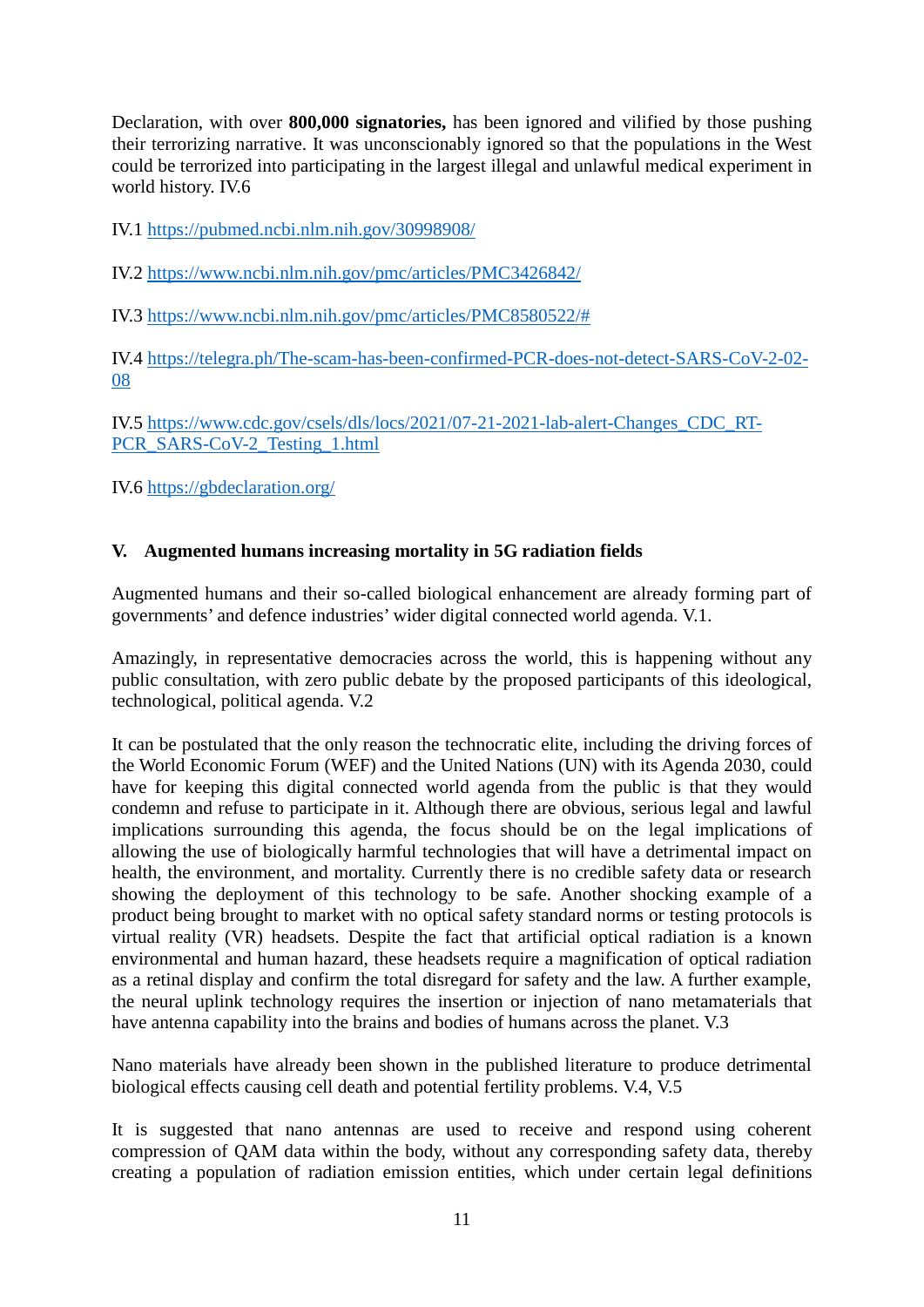would become electrical devices and thus not classed as human. The energy levels from these proposed coherent signals from and to antennas positioned within the body and brain will increase the cellular damage from the impacts of radiation coming from outside of the body, which have already been shown to be genotoxic. V.6

The modulating levels from low power mobile communication devices operating in the nonionizing energy spectrum were shown to cause reactive oxygen species (ROS) and to be genotoxic to animals in the largest independent study conducted, the National Toxicology Program (NTP) study, the results of which are supported by the larger body of independent published science. These studies confirm the genotoxic effect on animals from sub chronic ICNIRP guideline-level exposures. 5G urban emissions are designed to deliver chronic radiation exposure that will undoubtedly increase the genotoxic effects on all the biological life that the radiation comes into contact with. These radiation emissions are well over the 6 minute contamination-level guideline recommended across certain spectrums by ICNIRP. Evidence from areas blanketed by the less powerful and less densified radiation emissions of 4G networks have already shown significant detrimental effects on wildlife. V.7.

Smaller biological organisms that make up the whole ecosystem have less protection from man-made radiation emissions and can therefore show effects in a more visible, incontrovertible way. The acute lack of small insects has been shown to be caused primarily by new experimental man-made radiation emissions, including light emitting diodes (LED) which have been little studied for their detrimental effects on the environment. V.8

The addition of nano metamaterials through implant, injection, and environmental contamination will create a cytotoxic environment detrimental to all biological life. Localized reflection from the metamaterial antennas or the nanometal-contaminated vaccinated entities will add to a substantial increase in radiation exposures, especially across cities. 5G backhaul technology can now capture and interrogate multiple data points, conversations, as well as bodily biometrics and movements 24 hours per day, every day, to the detriment of the Covid-19-vaccinated for the rest of what is likely to be a limited life expectancy, as well as of those unable to remove themselves from these 5G radiation networks and nanoparticle-polluted environments. Man-made magnetic fields accompany the digitized (QAM) beam wave, which increases emissions and creates an energy vibration disturbance of the nano metamaterial particulates in the contaminated vaccinated body; this will significantly increase the cytotoxicity of the technologies on an unsuspecting mass population of vaccinated persons. The mandating of this technological experiment in the form of a vaccine that increases sterility and causes untimely death is a criminal enterprise by organizations and individuals who have failed to recognize the compartmentalized development of weapon systems required for the control and planned depopulation agenda. The mass depopulation intelligence was confirmed in defence circles as early as 2017 by the Deagel weapons hardware intelligence group, which predicted many millions of casualties occurring in countries across the West by 2025. Ignorance should serve as no defence for these criminals, who are party to waging asymmetrical war against an ignorant and terrorized populace. The criminals may be identified by their total disregard of obligatory environmental risk assessments and safety standard norms in regard to experimental technologies and the precautionary principles that should be applied to them. UK government data show clearly that the experimental vaccines do not work as a vaccine and are posing a significant risk to the population through serious adverse reactions in the millions, including death. Despite there being no benefit to children in the injection of this poison into them, the actors behind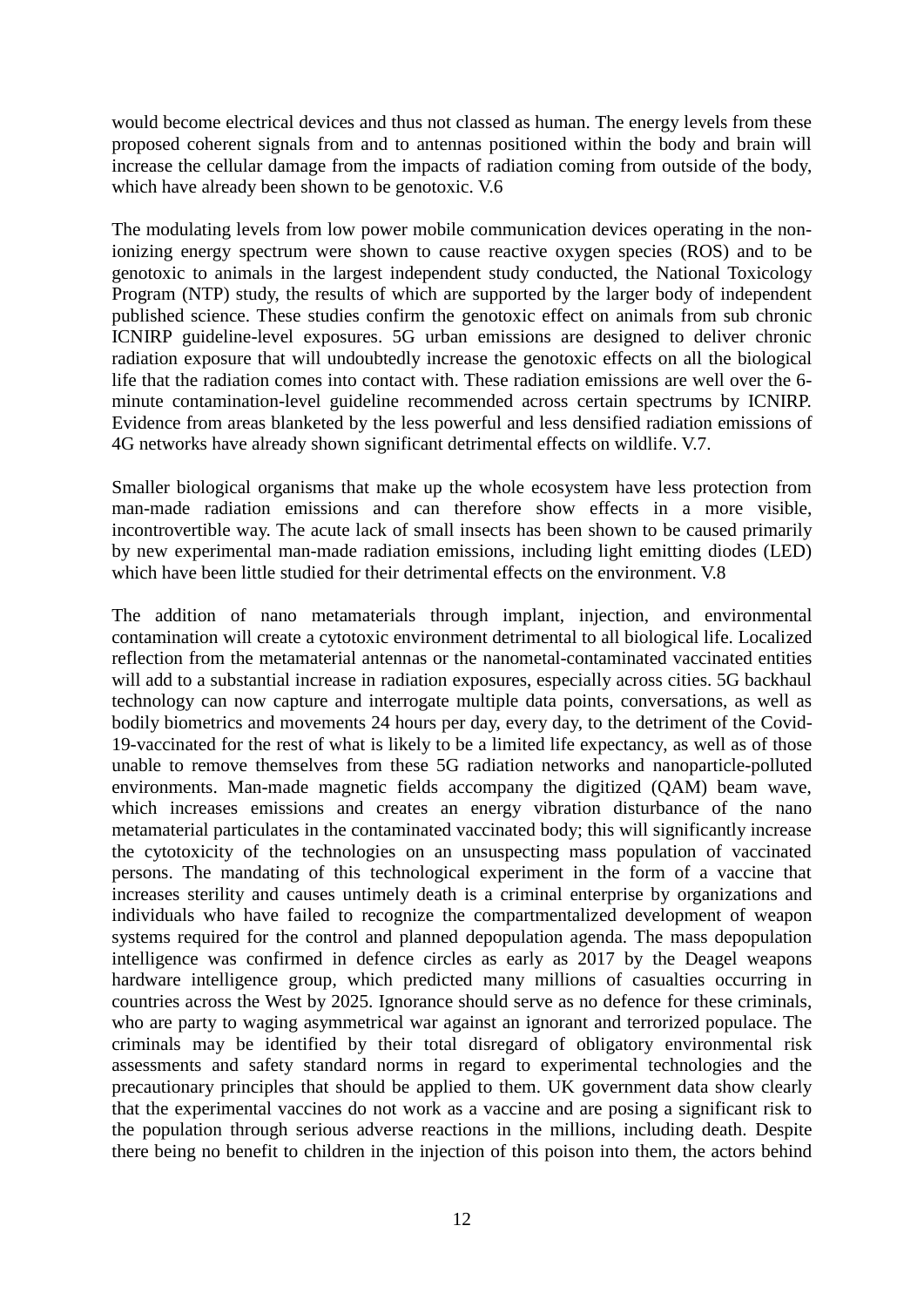this planned murderous event ignore the science and the irrefutable data as they press on with their covert warfare agenda against the most vulnerable in our societies. V.9

The CDC admit to the current life-threatening dangers posed to the young from this experimental technology, with no long-term data on the dangers posed by this biochemical weapons deployment. At the root of the flagrant disregard of all ethical and legal obligations is the overarching military battlefield agenda, which dictates that war should now be waged against civilian populations.

 $V<sub>1</sub>$ 

[https://assets.publishing.service.gov.uk/government/uploads/system/uploads/attachment\\_data/](https://assets.publishing.service.gov.uk/government/uploads/system/uploads/attachment_data/file/986301/Human_Augmentation_SIP_access2.pdf) [file/986301/Human\\_Augmentation\\_SIP\\_access2.pdf](https://assets.publishing.service.gov.uk/government/uploads/system/uploads/attachment_data/file/986301/Human_Augmentation_SIP_access2.pdf)

V.2<https://augmented-humans.org/>

V.3<https://pubmed.ncbi.nlm.nih.gov/33431878/>

V.4<https://pubmed.ncbi.nlm.nih.gov/30587973/>

V.5<https://pubmed.ncbi.nlm.nih.gov/19652459/>

V.6<https://onlinelibrary.wiley.com/doi/10.1002/em.22343>

V.7. [https://ehtrust.org/wp-content/uploads/Mt-Nardi-Wildlife-Report-to-UNESCO-](https://ehtrust.org/wp-content/uploads/Mt-Nardi-Wildlife-Report-to-UNESCO-FINAL.pdf)[FINAL.pdf](https://ehtrust.org/wp-content/uploads/Mt-Nardi-Wildlife-Report-to-UNESCO-FINAL.pdf)

V.8<https://esajournals.onlinelibrary.wiley.com/doi/full/10.1890/14-0468.1>

V.9 [https://www.cdc.gov/vaccines/acip/meetings/downloads/slides-2021-06/04-COVID-Lee-](https://www.cdc.gov/vaccines/acip/meetings/downloads/slides-2021-06/04-COVID-Lee-508.pdf)[508.pdf](https://www.cdc.gov/vaccines/acip/meetings/downloads/slides-2021-06/04-COVID-Lee-508.pdf)

### <span id="page-12-0"></span>**VI. Conclusion**

To quote Martin L Pall, PhD, Emeritus Professor of Biochemistry and Medical Sciences at Washington State University, **"Putting tens of millions of 5G antennas, without a single biological test of safety, has to be about the stupidest idea anyone has had in the history of the world".** Professor Pall is wrong, however: it is not a stupid idea but a heinous crime if one understands the motive behind this deployment. 5G is a compartmentalized weapons deployment masquerading as a benign technological advance for enhanced communications and faster downloads. The globalist false propaganda falls away with one simple undisputed fact: their PCR test patent for Covid-19, which was filed in 2015, was never able to identify a live virus, so that it could be utilized to terrorize ignorant and unsuspecting populations across the world into taking a Covid-19 vaccine polluted with a nano antenna technology to hook victims up to the 5G network.

Emerging 5G, autonomous, augmented reality technologies, often referred to by the manufactures as "killer tech", will prove to be exactly that. The laissez-faire approach adopted by regulatory bodies and the telecoms industry encouraged the total disregard of the known biological harm from increasing levels of ionizing and non-ionizing radiation arising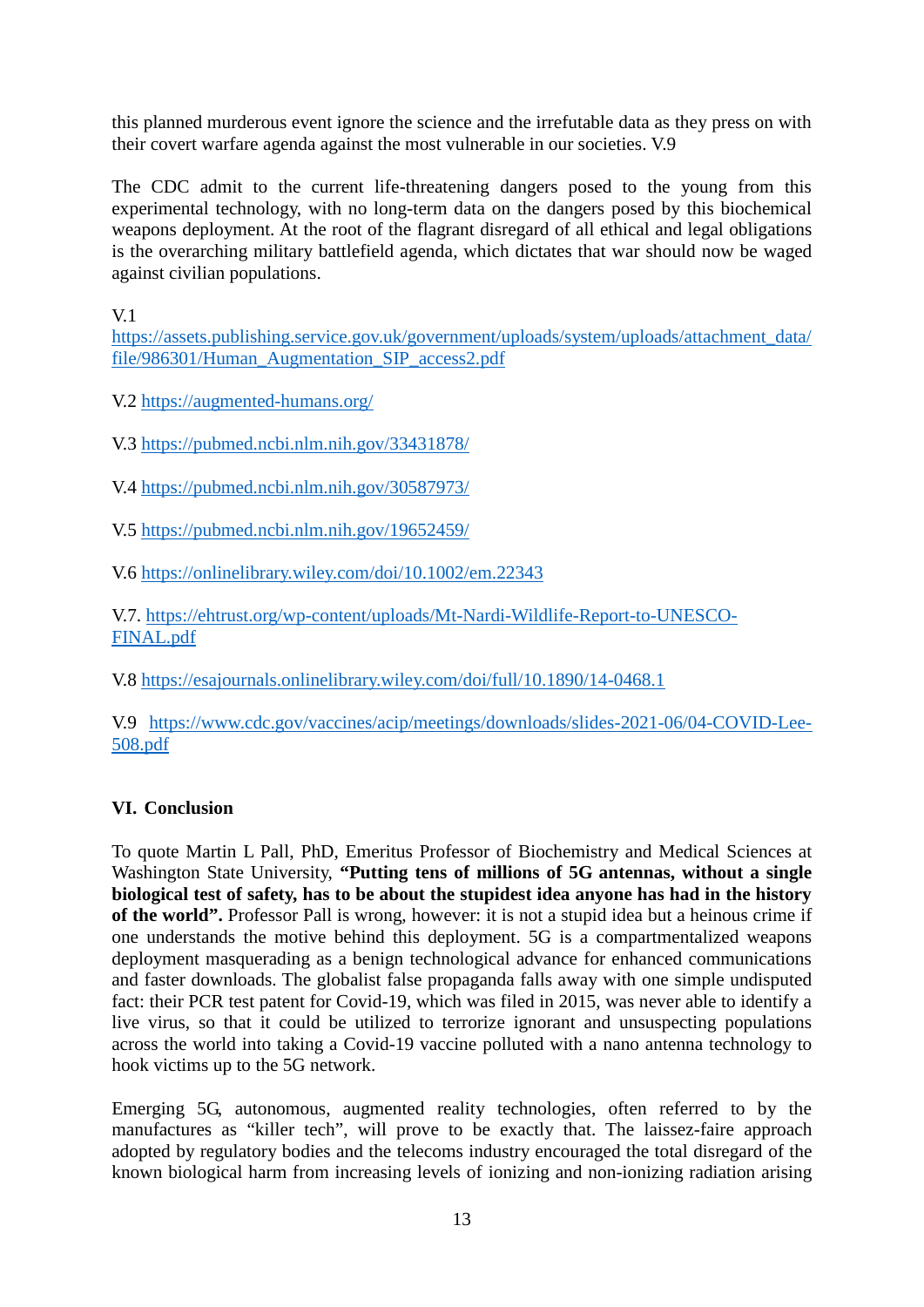from the mass deployment of these technologies, which were developed for battlefield use. Non-governmental organizations, individuals and groups have had to take court action against government safety regulatory organizations as they have ignored the precautionary principle and disregarded the requirement for standards which are indispensable in law for new and experimental product developments. The whole basis for the existence of regulatory bodies has been corrupted by criminals within these organizations who have destroyed the confidence of the educated public in them. Basic safety requirements have been wilfully ignored by the telecoms industry and the ICNIRP guidelines have been deliberately designed to confuse those who lack technical knowledge. The Covid-19 vaccine adverse reactions data read like the destruction of mankind as millions of North American citizens die and are injured in this medical experiment that is in breach of the Nuremberg Code and the Rome Statute of the International Criminal Court. Levels of radiation emissions from the 5G network empirically exceed the COE 1815 Resolution and confirm the assault, causing actual bodily harm to populations across the world. The fact that the Covid-19 vaccines vector data were developed in biological chemical weapons laboratories proves that they are only masquerading as vaccines, with the emerging data of sterilization, ill health and death across the West revealing their true purpose. The depopulation of those with no knowledge of the murderous agenda will continue until the criminals involved in this mass murder are brought to justice. The 5G network has the capability to target acquire and attack the vaccinated due to their nano metamaterial antenna Covid-19 vaccine. Lethal Autonomous Weapons Systems (LAWS) require the 5G networks to maintain their geoposition and navigate their environment to the target; these weapons cannot rely on satellite communications due to the potential for inclement weather events and signal latency to disrupt their signals so they must have localized 5G networks for the upcoming cityscape battlefield environment, for assassination capability and for battlefield domination in planned future wars. Rogue actors are implementing the Final Solution, a Third Reich concept now actualized by the WEF Build Back Better, Fourth Industrial Revolution against civilian populations, as proposed by the defence industry in breach of the Geneva Conventions, as well as domestic and international laws and treaties.

For the avoidance of doubt, the definition of a weapon is a device, tool, or action that has been fashioned to cause physical or psychological harm in breach of the primary legislation. The compartmentalization of weapons systems development has played a crucial role in not alerting those within the regulatory authorities and telecommunications industry to the real purpose and intentions of those ultimately driving and funding the deployment of 5G and biological chemical weapons masquerading as Covid-19 vaccines for a planned control and command kill grid. The world is blindly following the plans of the technocratic elite and the military-industrial-pharma complex to terminate large numbers within populations across the world with no regard to the primary legislation. God-given rights and laws enshrined for the protection of men and women have been disregarded by these cult-like forces in their depopulation, sterilization and mass murder agenda. 5G is a weapon system, a crime against humanity so monstrous that even an educated person would find it unbelievable on first inspection of the facts. The prima facie evidence of this globalist depopulation agenda is unequivocal and should be tested in the courts so that the conspirators involved in this murderous plan can be brought to justice. This is the greatest crime ever to be perpetrated on mankind and all of God's creation.

#### Statement of Truth